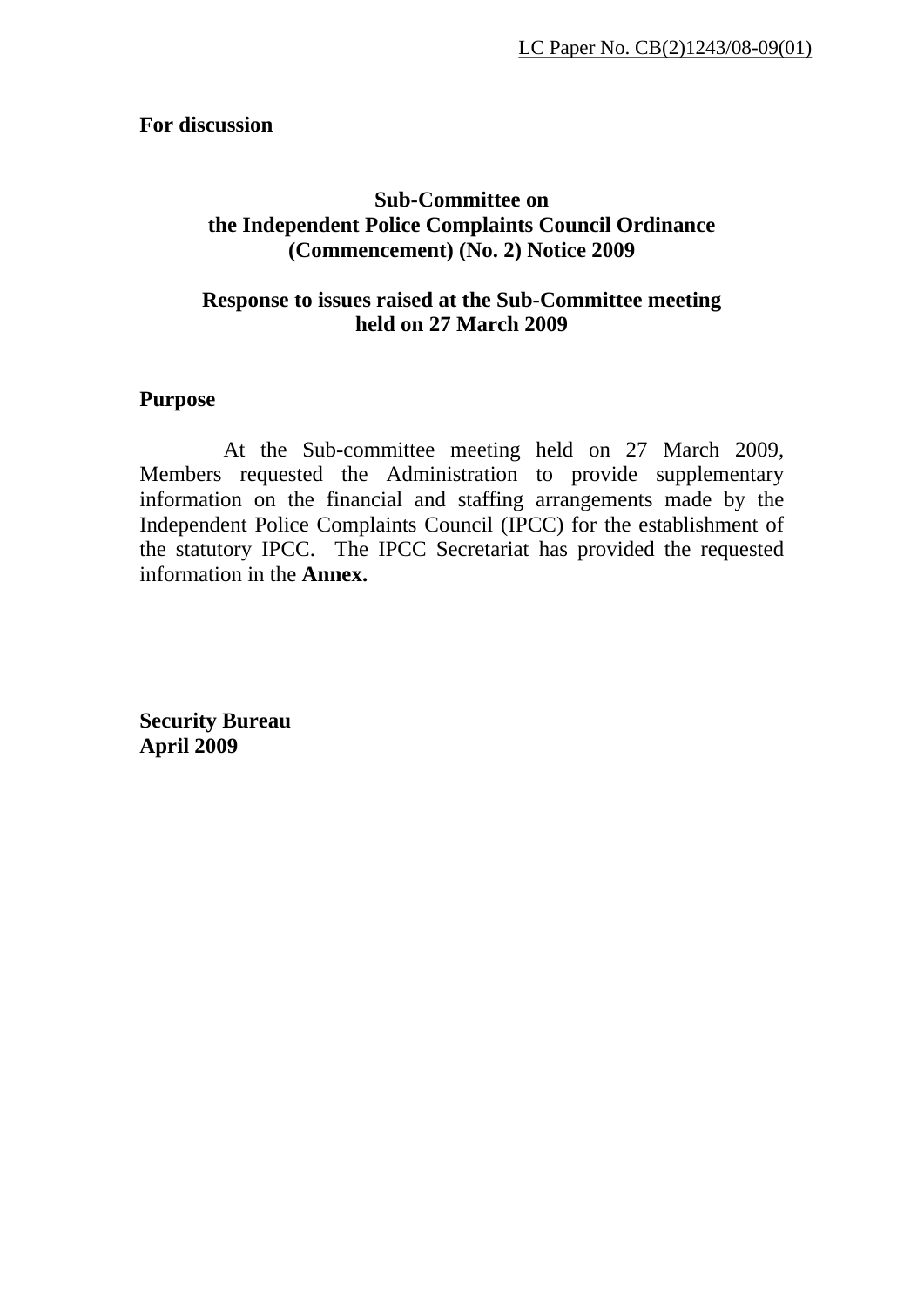#### **Annex**

## **Subcommittee on Independent Police Complaints Council Ordinance (Commencement) (No. 2) Notice 2009**

## **IPCC Secretariat's response to issues raised at the Subcommittee meeting held on 27 March 2009**

*(a) To provide a breakdown of the funding requirement as set out in the Independent Police Complaints Council (IPCC)'s submission to the Bills Committee, to compare the allocation for the IPCC in the 2009-10 Draft Estimates, and to advise whether the difference would have an effect on the IPCC's performance of its review and monitoring functions* 

 The draft estimate of \$28.3 million provided for the IPCC in 2009-10 represents a significant increase compared with the estimate of \$16.5 million for 2008-09, i.e. an increase of 71.5%. With the flexibility inherent in the lump-sum allocation approach allowed for the statutory IPCC to manage its staffing and finances, the IPCC would be in a better capacity to optimise the use of available resources.

2. In terms of staffing and remuneration, the IPCC, in its submission to the Bills Committee in May 2008, made known its intent to bid for additional staffing provision of \$10.2 million a year, including the upgrading of the Secretary post from Directorate Pay Scale (DPS) Point 2 to Point 3, and the addition of six new positions: two Senior Executive Officer (SEO) equivalent posts, one Executive Officer (EO) I equivalent, one EOII equivalent, one Personal Secretary (PS) II equivalent and one Assistant Clerical Officer (ACO) equivalent posts.

3. For comparison purpose, the resources provided in the 2009-10 Draft Estimates are the lump-sum provision for the three senior posts, i.e. the equivalent of one SEO and one EOI posts (together they will form a vetting team and their post titles will be Senior Vetting Officer and Vetting Officer respectively), and another SEO equivalent to take up the new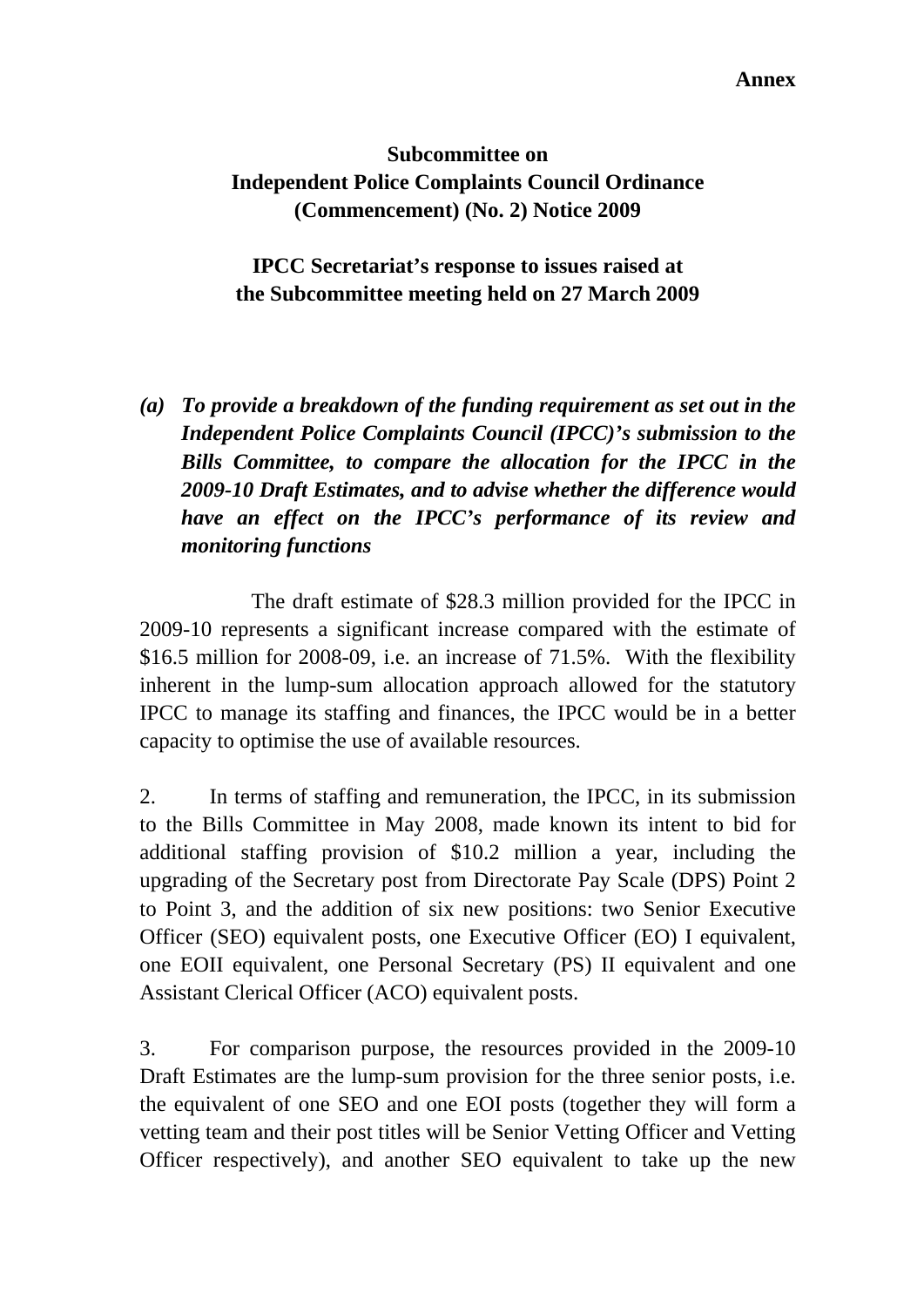appointment of Senior Manager (Finance & General). In this regard, resources are provided to establish an additional team to enhance the statutory IPCC's ability to speed up the processing of complaint cases and vetting of the Police's investigation reports, as well as to oversee finance administration and general support work previously undertaken by Government departments, etc. The remaining three posts viz. one EOII, one PSII and one ACO were proposed to undertake increase in office support work that the IPPC agrees to absorb within its approved manpower.

4. From an operational or practical point of view, the incumbent civil service Secretary, pitched at DPS Point 2, will need to stay on for the time being to oversee and ensure the smooth transition of the IPCC into an independent statutory entity, recruiting its own secretariat staff and instituting its separate administration and financial management systems. That being the case, the IPCC will take account of the operational experience upon its inception as a statutory body and formulate its proposal to upgrade the Secretary General as appropriate. The IPCC notes that in addition to the annual Resource Allocation Exercise (RAE), it may also consider a mid-year bid for urgent approval of required resources.

5. Against the \$0.7 million proposed for the annual amortization of its office and other equipment, no provision is given in the Draft Estimates. The IPCC takes note of the Government's policy to provide funds for the replacement of identified equipment or system towards the end of its useful life, rather than making annual provisions by installment and in advance. Indeed, based on such policy, \$1.88 million is provided for replacement of the audio-visual equipment and other minor works (which also meets part of the application of \$0.8 million for office renovation). The \$0.07 million provided for recruitment expenses - against some \$2.1 million requested is consequential, as the bulk of the provision for engaging headhunter services to conduct recruitment of the Secretary-General appointment would be considered in the context of the possible upgrading of the appointment in due course.

6. Other provisions in the Draft Estimates are approved on the basis of relevant revised estimates only. These include: \$3.2 million for office rental, computer systems, translation service, etc (against the application of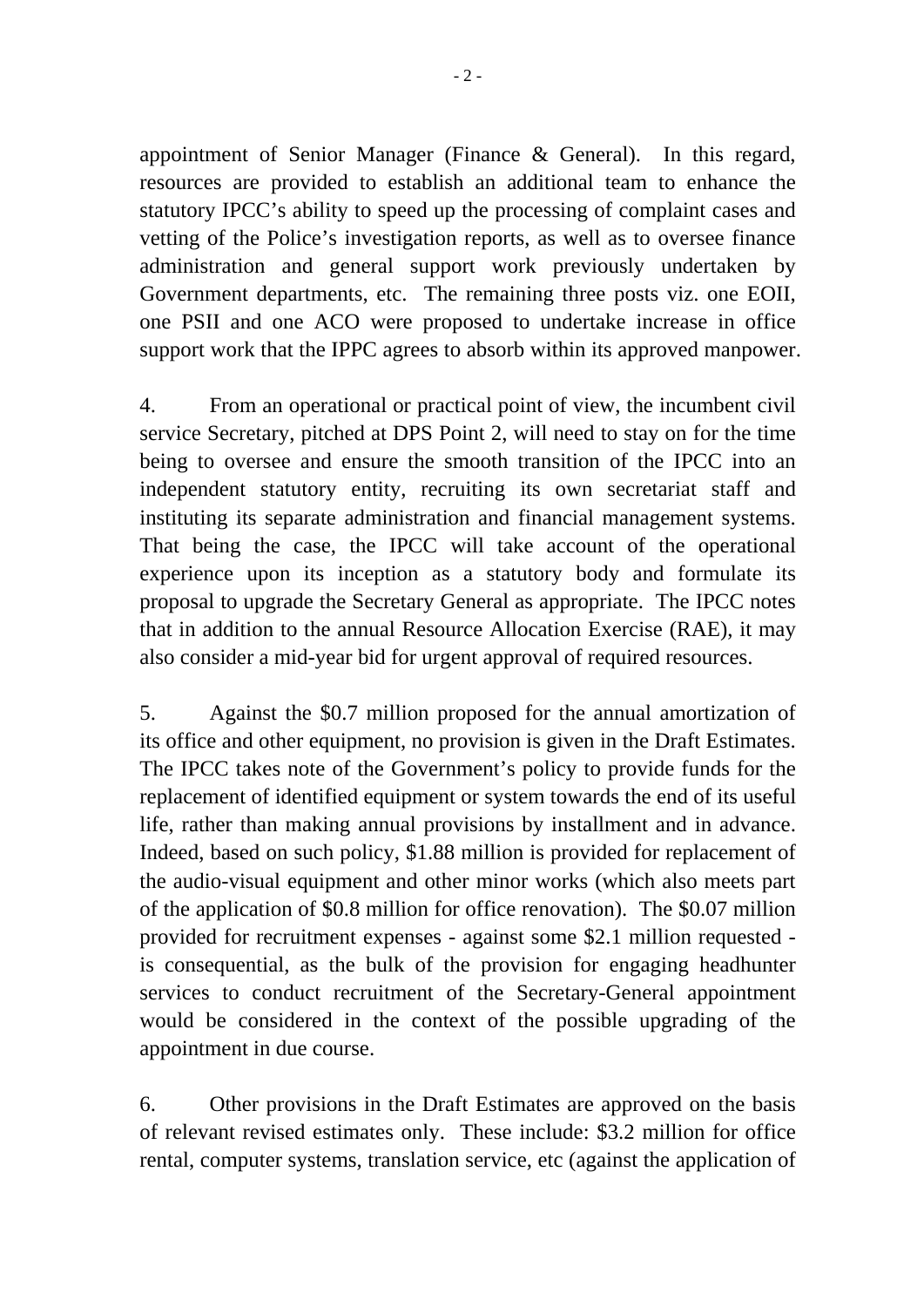\$3.5 million); \$0.2 million for publicity (original bid being \$0.6 million); and \$0.1 million for accounting software (\$0.1 million requirement met in full).

# *(b) To compare the staff complement of the secretariat of the existing IPCC and that of the statutory IPCC*

7. The prevailing staff complement of the IPCC Secretariat and the enhanced staff complement of the statutory IPCC Secretariat, with the new positions highlighted, is at **Appendix A**. As at 31 March 2009, the IPCC Secretariat had a total of 25 staff for the performance of required functions and duties of the IPCC, comprising 21 civil servants and four non-civil service contract (NCSC) staff employed to meet on-going service needs (but excludes four NCSC temporary staff for undertaking the one-off preparatory work to facilitate the smooth transition of the IPCC into a statutory body).

8. Subject to the approval of the 2009-10 Draft Estimates, the IPCC will seek to fill the three additional senior appointments (viz. the equivalent of two SEO posts and another EOI post) in the coming year through open recruitment. As a result, the statutory IPCC will have a staffing complement of 28 staff. This notwithstanding, the IPCC will keep under review the possible upgrading of the Secretary General post and other staffing requirements in the light of operational experience. It will bid for additional resources as it considers it necessary.

# *(c) To provide information on the workflow in connection with the examination of the investigation reports from the Complaints Against Police Office*

9. Upon receipt of investigation reports on reportable complaints from the Complaints Against Police Office (CAPO), the IPCC Secretariat will allocate them to a vetting team for scrutiny (resources are approved to establish an additional vetting team and make a total of four teams in 2009- 10). The vetting team will help see to it that the investigation is proper and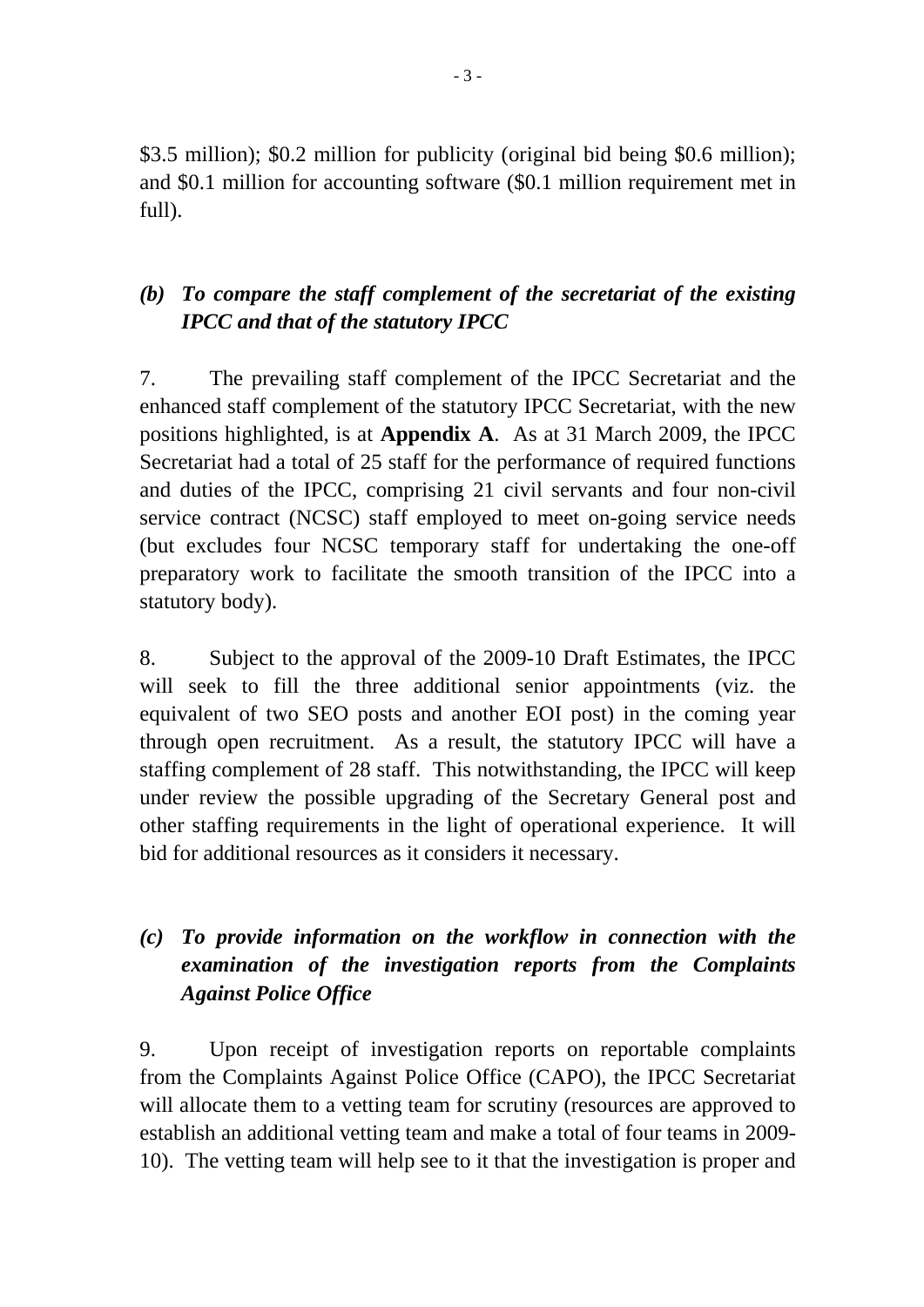<span id="page-4-0"></span>comprehensive, and will seek clarifications from CAPO as necessary. When the Secretariat is satisfied that a case has been properly investigated and the findings in the report are in order, or in the case of the statutory IPCC, the requirements as stipulated in the IPCC Ordinance are met, it will make arrangements to provide the investigation report to IPCC Members for examination.

10. The IPCC has an internal system to share out the workload among the Members and for the investigation reports to be distributed evenly to three sub-groups for consideration<sup>[Note](#page-4-0)</sup>. Each sub-group comprises a Vice-Chairman and four to five Members. After a report has been considered and accepted by a sub-group, it will be examined further by the Chairman for formal endorsement under delegated authority and on behalf of the Council. Nevertheless, during the process, any Member can raise the view for a report to be referred to the full Council and the Council must so consider the case as proposed.

11. In 2008, a total of 2 572 cases were endorsed by the IPCC. Of these, 557 cases were fully investigated. The time spent on scrutinising individual complaints varies considerably, depending on the complexity of the case and whether further information or clarification from CAPO is needed.

# *(d) To provide information on the procedures for the recruitment of the Secretary-General, IPCC*

12. The position of Secretary, IPCC is currently filled by a civil servant. Under the IPCC Ordinance, the statutory IPCC may employ its own staff. The IPCC has decided to conduct open recruitment for the appointment of the Secretary-General post.

1

Note The IPCC has delegated to the Secretary the duty to consider and endorse "Withdrawn" and "Informally Resolved" cases.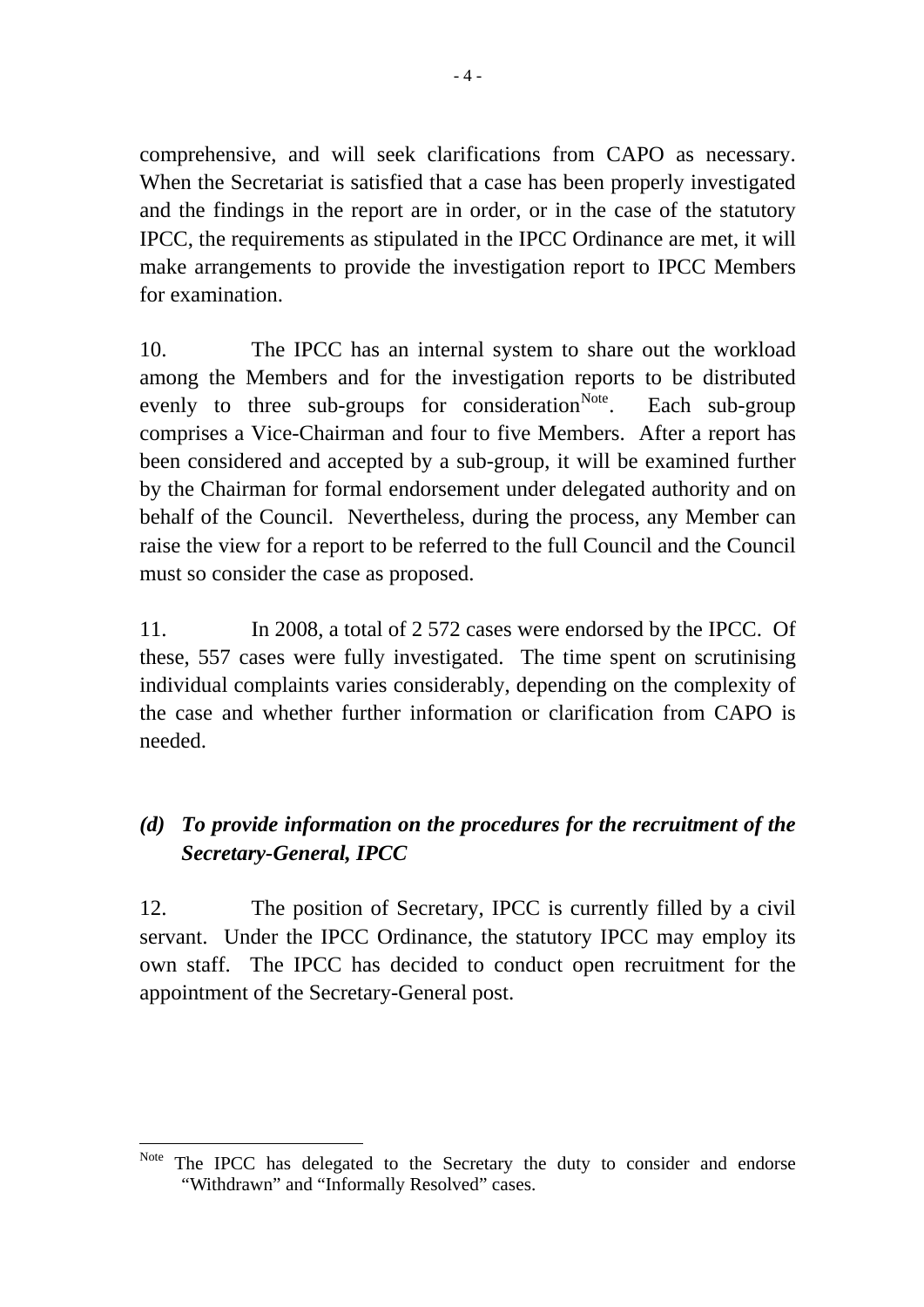#### *(e) To provide information on the workload of the IPCC Legal Adviser*

13. The IPCC's Legal Adviser is responsible for advising the IPCC on all matters of a legal nature. She attends all meetings of the IPCC to provide legal advice on a need basis. Where an investigation report may touch upon legal issues e.g. where judicial proceedings may be involved or where there are questions about the legality of the exercise of certain power by a police officer, the Legal Adviser will provide advice as necessary. The IPCC Secretariat has not kept statistics on the number of cases on which the Legal Adviser has provided advice. Where legal advice on investigation reports is required, they relate mainly to cases for which full investigation have been conducted.

Independent Police Complaints Council Secretariat April 2009